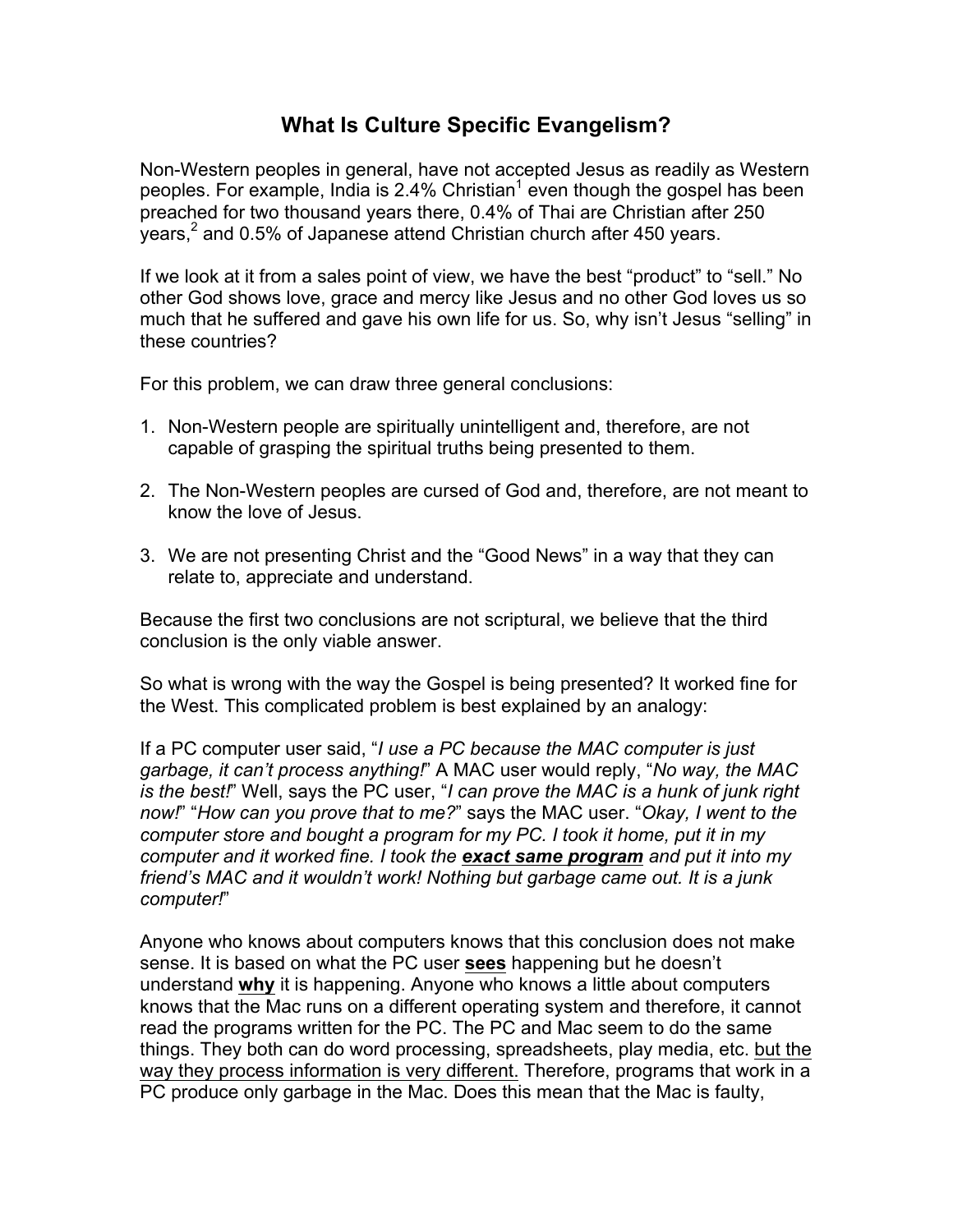stupid, no good, cursed, evil or junk? No, it just means we must put the program into a language that the Mac can understand and compute.

We make this same faulty conclusion with the gospel. We know what worked to show us that Jesus loves us and is our God, so we automatically think that these same things will work for people of other languages and cultures. However, each language and culture has its own unique worldview (The way in which it processes data that it receives). Therefore, **specific programs need to be written for each one**. This is what we call "*Culture Specific Evangelism*."

One of the best examples of this comes from Thailand. Thailand is a Buddhist country by law and has a Buddhist education system by law. The Thai people grow up with a Buddhist worldview. How is this worldview different from our worldview? One of the most precious scriptures in the West is John 3:16, "*For God so loved the world that he gave his only begotten son so that whoever believes in him will not perish but have eternal life*." (NIV) In the Thai Buddhist computer (worldview), this scripture is interpreted in this way:

"*For God*" – God to the Thai Buddhist is one of two things, he is either cruel or stupid. He created a world full of temptations that cause sin, suffering and death. He either did this on purpose to hurt us or he did it because he was stupid.<sup>3</sup>

"*so loved the world*" – The word used for love in the Thai interpretation is a worldly type of love. Thai Buddhists rightly believe that "lusting (worldly love)" after the things of this world cause sin, suffering and death. A Thai proverb says, "Danger (or filth) arises from what we love."<sup>4</sup> Thai Buddhists think, "Oh, how pitiful; this God is full of unwholesome passion."5

"*that he gave his one and only son,*" – Killing is evil and a sin to Buddhists, they do not believe in human sacrifice. This Christian God lusts after the world so much that he sacrifices his own son for it!

"*that whoever believes in him shall not perish*" – The Buddhist word for heaven, Nirvana, holds within it the connotation of perishing from this world. So this God does not want you to go to heaven! If you believe in him, you will never get there!

"*but have eternal life*" – Eternal life to a Buddhist is the "Wheel of Life." They believe we are born, fall into temptation, commit sin, suffer and die only to be "born again" (another loaded word) to repeat this cycle of pain and suffering again and again until we can finally escape into Nirvana.

Therefore, to a person with a Thai Buddhist worldview, this scripture says that this cruel or stupid Western God lusts after the world so much that he commits a sin by sacrificing his only son so that we will be caught in the Wheel of suffering, death and rebirth forever and never go to heaven. Now, if you put yourself in a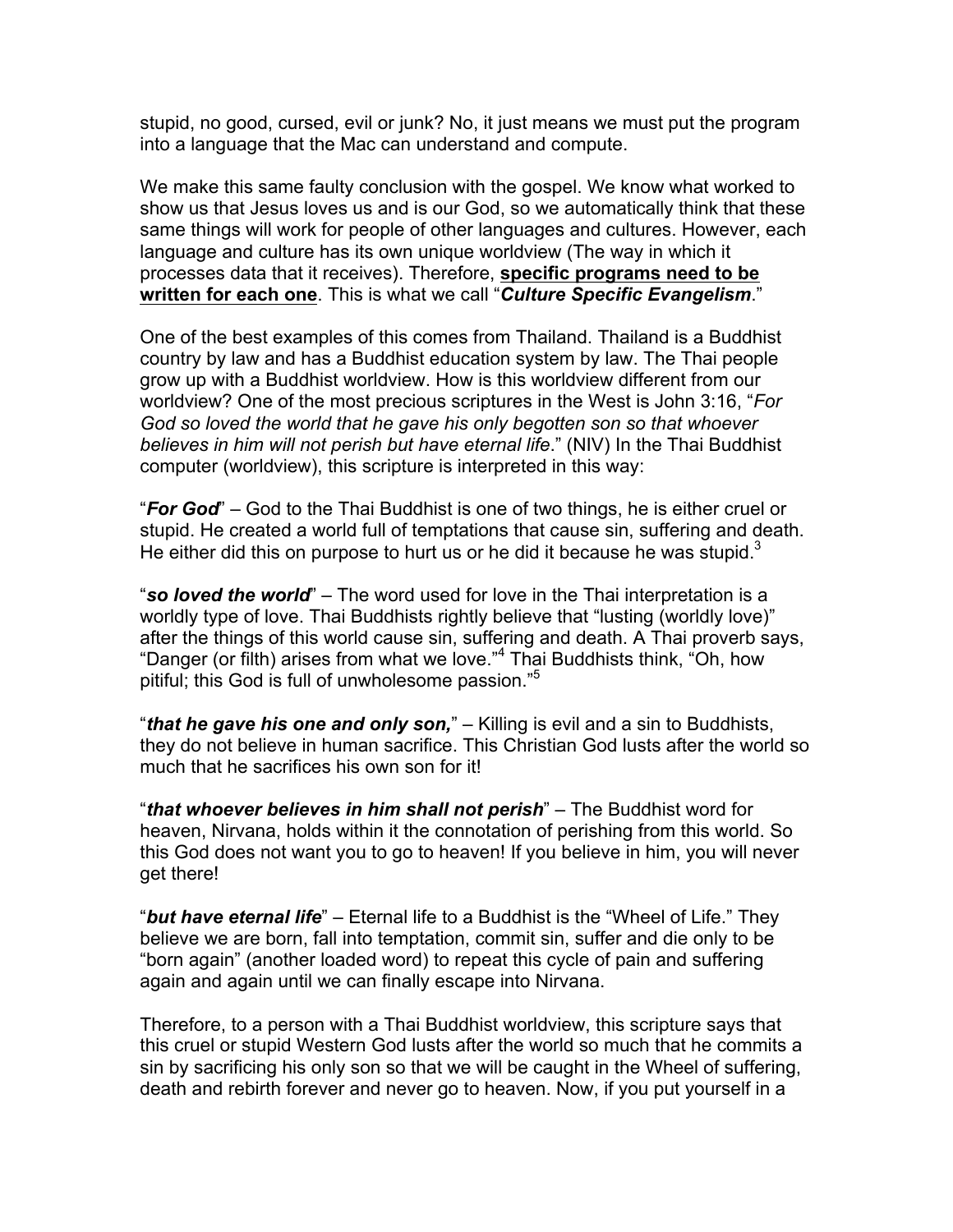Thai Buddhist worldview, would you accept this God? No wonder only 0.4% of Thai have accepted Jesus!

There is, of course, nothing wrong with John 3:16. However, there are many scriptures that are easier for someone from a Thai Buddhist worldview to understand and we must learn how to translate scriptures like John 3:16 for the Thai "computer." For instance in the phrase, "*loves the world*," the word for worldly love, "rák," is used. This could be replaced by, "pàe-mê*t-dtaa,*" which is translated into English as "compassion," but is much more akin to "*agape*" love. Thai Buddhists look down upon those who love (lust after) the world but esteem people who show compassion and mercy.

It is also Culture Specific Evangelism to not use the hula to evangelize Muslims. Seeing the hula in worship has helped many Hawaiians know that God accepts and loves them. It has also been used to attract people to the Gospel in places like Japan. However, a Muslim saying is, "*When a woman walks, the devil moves her hips*." Therefore, the hula would not be good to use when sharing the Gospel to Muslims.

Each language and culture has its own unique worldview. Therefore, specific programs need to be written for each one in order for them to clearly and accurately understand the Gospel. This is called, "**Culture Specific Evangelism**."

# **What is Culture Based Evangelism?**

Culture Based Evangelism is an important component of Culture Specific Evangelism. Culture Based Evangelism is looking for the "signposts" that God has placed within every "ethnos," cultural group, which point to God and his coming revelation of Jesus Christ.

## **Why is it important to use Culture Based Evangelism?**

"*When teaching at missionary schools, I always ask non-Western students what their main objection was to accepting Christ. The main objection, and I am using a mild word because many times it was actually resentment and anger, was that the Christian God was a foreign God who did not love their people. I have found this objection in nearly all non-Western peoples I meet around the world. Their thoughts are, 'The Christian God is not our God and he doesn't love us. If he did love us, we would see his hand of care and involvement in the long history of our people. Instead, he dwelt in the West, only cared for them, and only accepts their culture*.'

#### **Daniel Kikawa**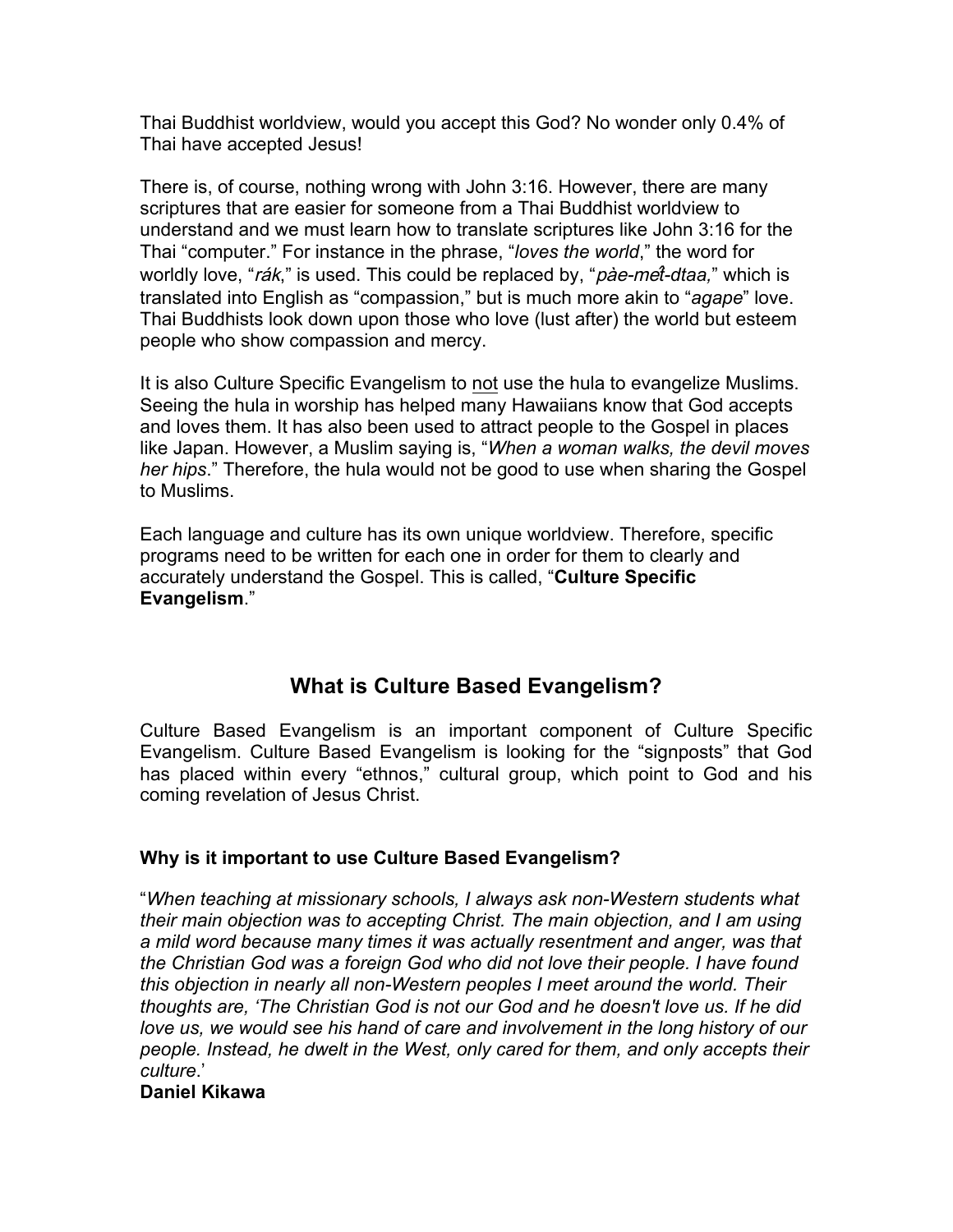The main reason non-Western peoples have for not coming to Jesus is that they think he is a foreign God who does not love their culture, and therefore, does not love the people who created it. We can show them this is wrong by pointing to the "signposts" within their culture that show that God has always loved and had an intimate, caring relationship with them throughout their long history and culture.

#### **Has the God of the Bible Communicated With People of Every Culture? Is the Bible the Only Truth?**

A major theological misconception that Christians have is that the Bible is the only true word of God. This is how most Christians are trained. It is not a scriptural theology. The Bible shows us that scripture is not the only true word of God but is the **measuring stick of truth**.

Romans 1:20 "*For since the creation of the world God's invisible qualities – his eternal power and divine nature – have been clearly seen, being understood from what has been made, so that men are without excuse*." NIV

Acts 17:26-28 "*From one man he made every nation of men, that they should inhabit the whole earth; and he determined the times set for them and the exact places where they should live. God did this so that men would seek him and perhaps reach out for him and find him, though he is not far from each one of us. 'For in him we live and move and have our being.' As some of your own poets have said, 'We are his offspring*.' NIV

If these two scriptures are true, then God has made himself clearly seen to all people from the beginning of time. Wherever he placed them around the world, in the deepest jungles or on an island in the middle of the sea, he was never far from any one of them. He was so close to them that they lived, moved and had their being in him; and all men everywhere are rendered without excuse to know him. If this is so, then as God reaches out for man and man searches for his maker, there should be many things in every people group's history and culture that points to this relationship with God. This is known as the "**General Revelation**" of God to all men as opposed to the "**Special Revelation**" of God recorded in the Bible. **Culture Based Evangelism** is using the **General Revelation** of God to point to the **Special Revelation of God** so that people can understand the Gospel.

An example of using the "General Revelation" of God to point to the "Special Revelation of God," is when John chose to call Jesus "*The* (using the Greek article) *Logos,*" which is translated in English as "the *Word*," in John 1:1. The Encyclopedia Britannica says that, "*In Greek philosophy and theology, the logos was the divine reason implicit in the cosmos, ordering it and giving it form and*  meaning.<sup>"6</sup> In Acts 17:29, Paul preached the Gospel to the Athenians by using a Greek poem by Aratus<sup>7</sup> that said, "*For in him we live and move and have our*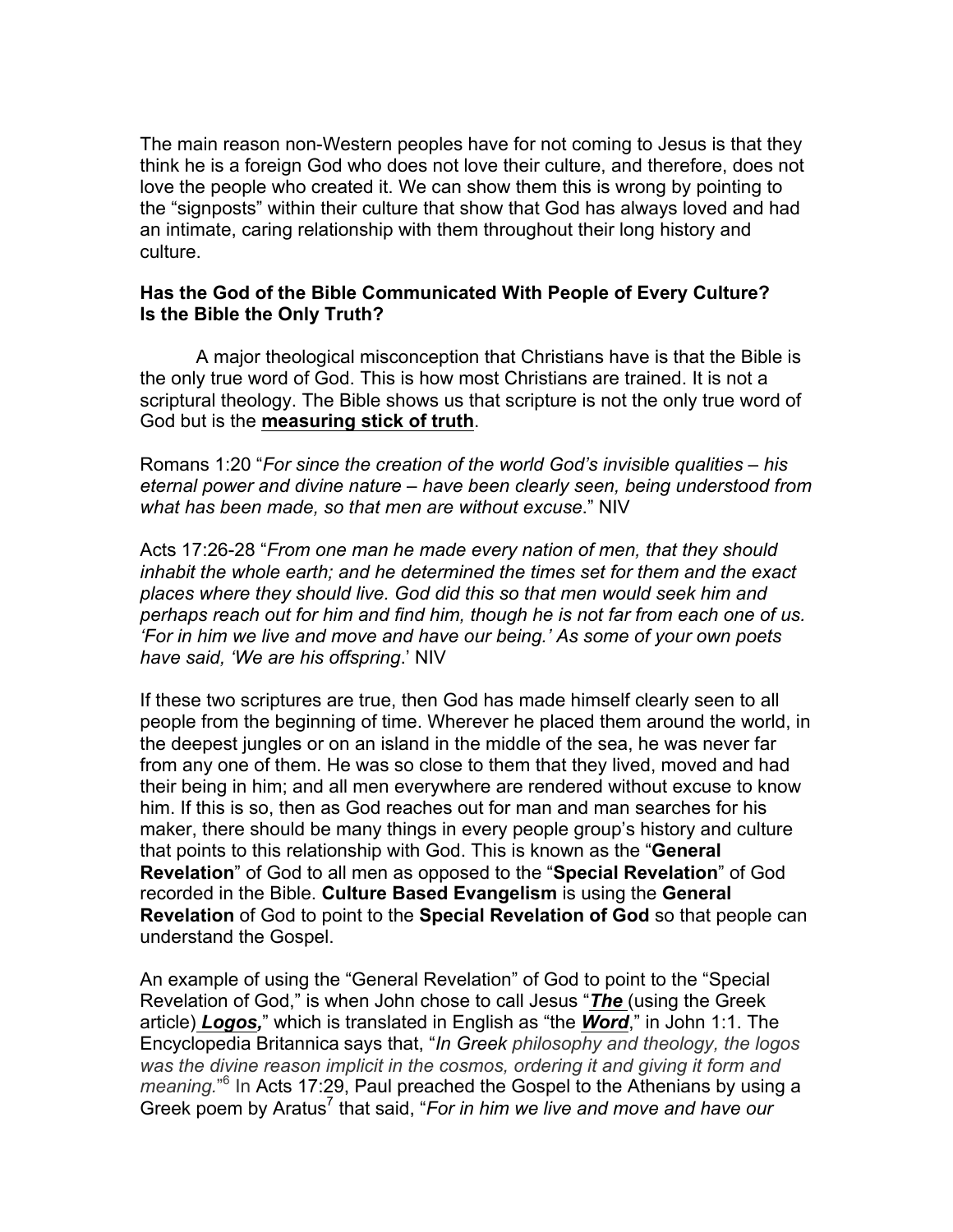*being. We are also his offspring.*" In Acts 14:15, Paul called God, "the living *Theos* (in the Greek)." The Encyclopedia Britannica says, "*No matter how polytheistic a cult may have been, it left a place for the god shared by all peoples. Theos, 'God' (not merely 'a god') is in Homer* (Homer's writings – Homer was the most famous poet in Greece)*.*" 8

#### **New Testament Scriptures That Point to The "General Revelation" of God**

Romans 2:14-15 says, "*The non-Jewish people do not have the law. But when they freely do things that the law commands, then they are the law for themselves. This is true even though they do not have the law. They show that in their hearts they know what is right and wrong, just as the law commands. And they also show this by the way they feel about right and wrong, Sometimes their thoughts tell them they did wrong. And sometimes their thoughts tell them they did right.*" (EB emphasis, ours) Romans 13:8 also says, "*Owe no man any thing, but to love one another: for he that loveth another hath fulfilled the law.*" Romans 13:10 says, "*Love worketh no ill to his neighbour: therefore love is the fulfilling of the law.*" Galatians 5:14 says, "*For all the law is fulfilled in one word, even in this; Thou shalt love thy neighbor as thyself*." 1 John 4:7-8 says, "*Beloved, let us love on another: for love is of God; and everyone that loveth is born of God, and knoweth God. He that loveth not knoweth not "God; for God is love*." (KJ emphasis, ours)

We need to take the "General Revelation" of God and use it to point to the "Special Revelation" of God. We need to look for the "signposts" God has placed within every "ethnos," cultural group, that point to God and his "Special Revelation."

## **Some Culture Based "Signposts"**

## **The Indigenous Names of God**

Romans 1:20 says that all people knew God by the things that he made. He is so clearly seen that we are all without excuse for not following him.

If the Bible is true and all people know of God, then all people must have a name for him even if they are not following him at the time. In every people group we have researched long enough, we have found God's name. The anthropologist, Dr. Wilhelm Schmidt, collected twelve volumes of evidence of the belief in One Benevolent Supreme Creator in cultures throughout the world.<sup>9</sup> This evidence is scriptural.

## **Example from Modern Missions**

When the first Catholic missionaries came to Korea in the late 1700s, the Korean people listened to the missionaries speak about the character of Jehovah and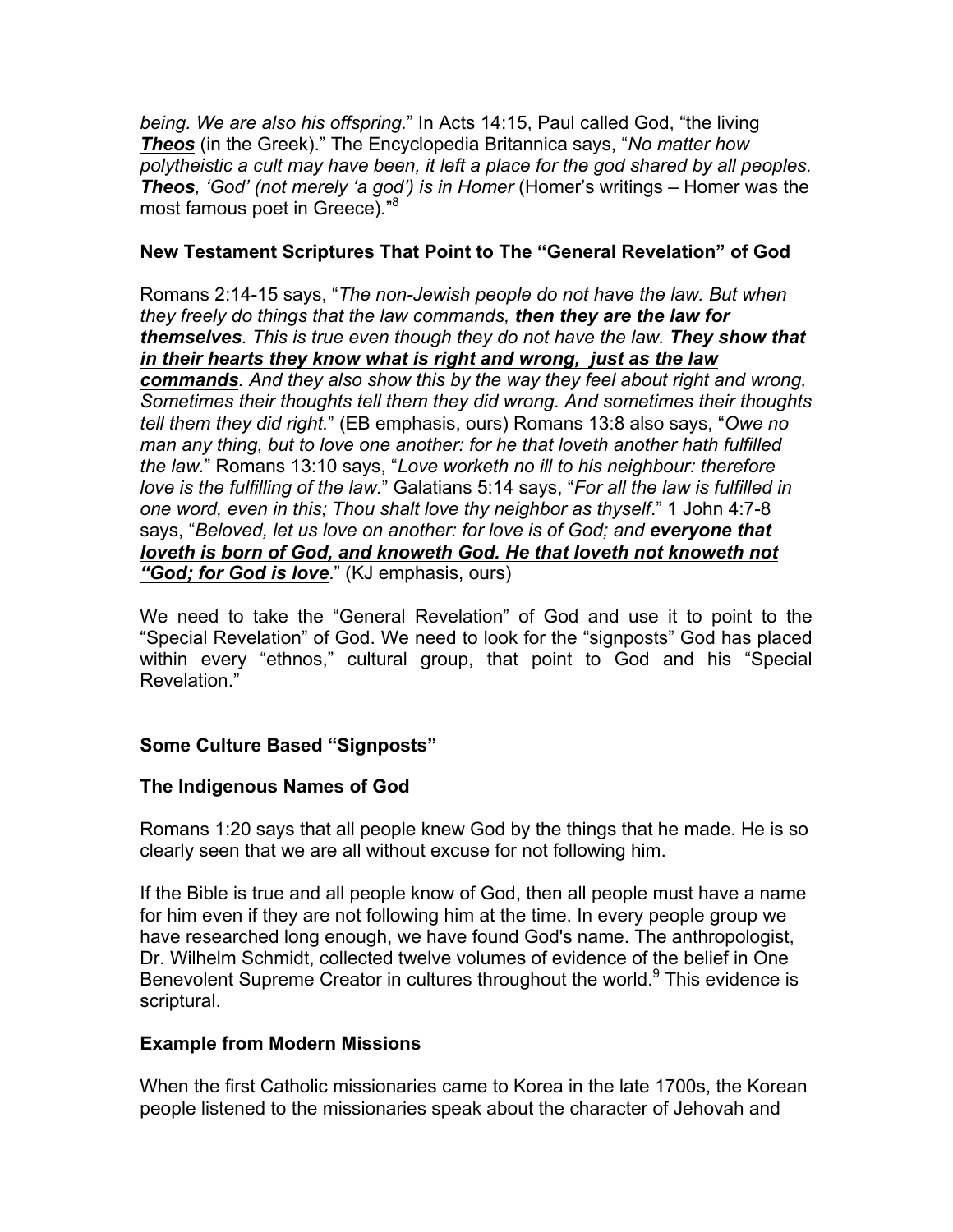told the missionaries about their God, *Hananim*. Although this vague God, Hananim, sounded much like Jehovah, these Catholic missionaries made it clear that Jehovah was not Hananim and used other names for God when translating scripture into Korean. There was no excitement among the Korean people about this new foreign god.

However, when Protestant missionaries came into Korea nearly one hundred years later, they agreed, after studying the nature of Hananim, that there was no name they could use in Korea for Jehovah other than Hananim. The Protestant missionaries began preaching that Hananim sent his son to bring the Korean people back to himself. This caused great excitement among the Korean people. Crowds collected to hear about Hananim's son as the news spread from village to village. The Protestant churches began to explode in growth, quickly overtaking the Catholic churches that had been there nearly one hundred years earlier.<sup>10</sup> The Catholics later held a conference to discuss what they were doing wrong. **They concluded that their mistake was not using the name of Hananim!** They began to use a form of the name Hananim and began to grow rapidly.<sup>11</sup>

Have the fruits of using the indigenous name of Jehovah in Korea been good and lasting? South Korea has become one of the most Christian nations on earth. South Korea is now 32% Christian and growing. 10 of the largest mega-churches in the world are in Korea and the Korean people have become the second greatest senders of missionaries in the world.<sup>1</sup>

#### **Cultural Traditions That Point to Jesus or Can Be Used to Explain Biblical Principles**

Thailand, a nation of 61 million people, is only 1.6 % Christian.<sup>13</sup> Within Thailand and Burma are the *Karen* people. The native name of God and native traditions were used in preaching the Gospel to the Karen. The Karen had a tradition that they used to know and follow the Creator God but they lost the book of his precepts. Their ancestors lost their way to God and could no longer find his trail. Because they could no longer find their way to God, they were forced to worship the "Nats," demonic spirits who would grant healing or safety for costly sacrifices. There was however, a precious prophecy among their people that someday, a white skinned stranger would bring back the book that they had lost and they would be able to find God's trail again.<sup>14</sup> When a missionary finally shared the Gospel with a Karen man, he realized that this was the book they were waiting for; he immediately began spreading the word with great joy. Excitement about the book that said their God's son made a way for them to return to him spread like wildfire. It spread so fast among the Karen that missionaries could not keep up with the Karen converts. When missionaries arrived at one Karen village, they found 5,000 Karen converts ready to be baptized. The Karen consider themselves to be a Christian nation today.<sup>15</sup> This prophecy of the book is so important to the Karen that it is a part of the Karen national anthem. Most of the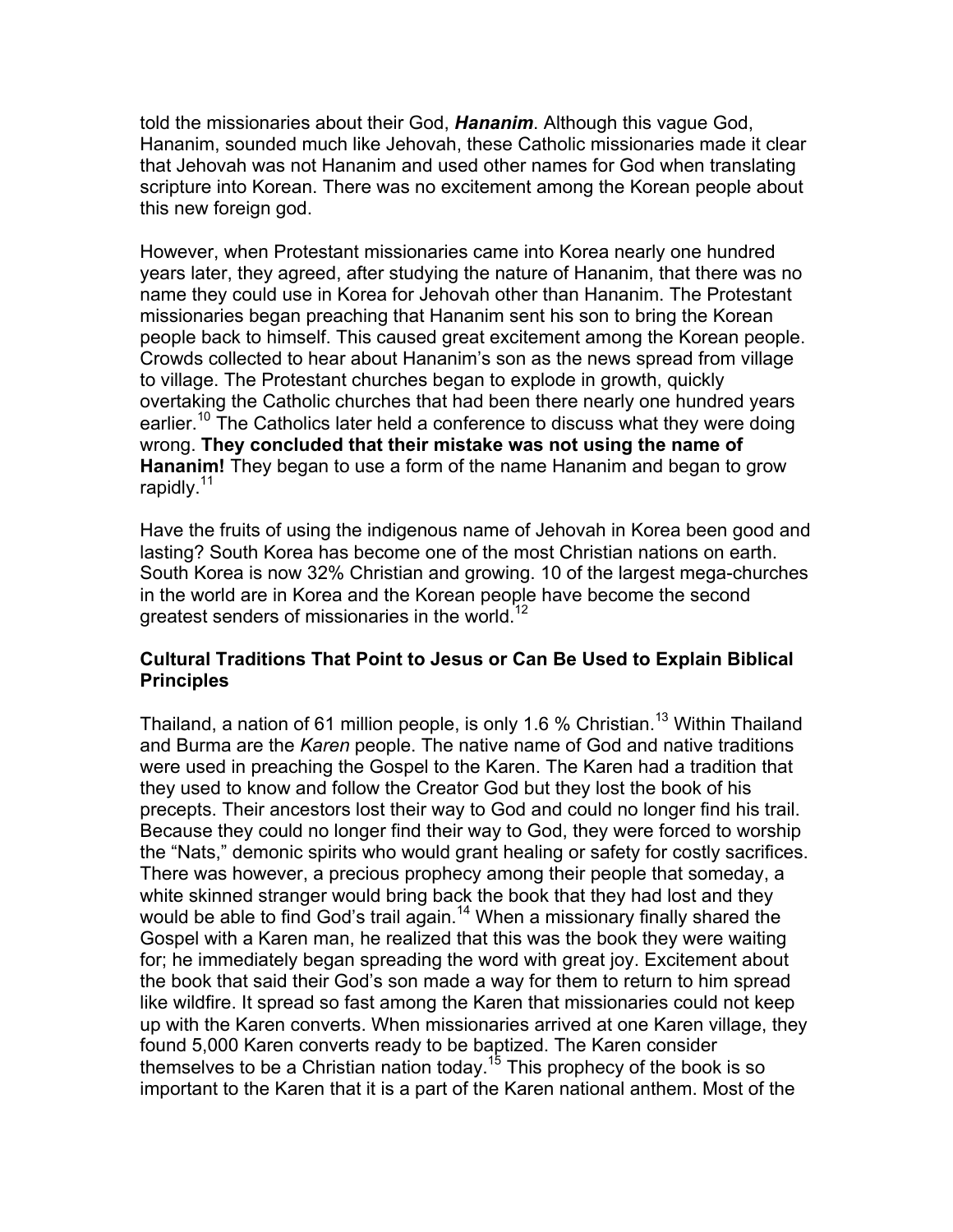1.6% of Christians in Thailand are among the Karen and other mountain tribes who were waiting for the lost book. Compare the Karen who are 80-90% Christian to the Thai people who are 0.4% Christian. Very little Culture Specific Evangelism has been used for the Thai.<sup>16</sup> In the words of a rare Thai Buddhist convert, "Thailand has not become a Christian country because, in the eyes of the Thai, to become a Christian means you can no longer be Thai. That's because in Thailand 'Christian' equals 'foreigner."17

#### **What Cultural Things Can Be Used by Christians?**

What from a culture can we use? In Acts 15:1-29 is recorded a problem that occurred when the first Gentiles (non-Jewish people) became believers in Christ. At this time, there were only Jewish Christians who were still attending the synagogue and following the laws of Moses. They were cultural Jewish Christians and it was not only okay to be culturally Jewish, it was the norm. Some of these Jewish Christians insisted that the non-Jewish believers in Jesus needed to be culturally Jewish too. They wanted the non-Jewish believers to be circumcised and to follow the laws of Moses. The apostles and elders held a meeting about this important issue that threatened to divide the young church. They decided that the non-Jewish believers in Christ did not have to become culturally Jewish to be believers in Jesus but may remain culturally who they were. In other words, they believed that **Christianity transcends all cultures and yet encompasses all cultures**.

Using the cultural dances, musical styles, instruments and dress in worship; cultural architecture in church buildings; organizational style in church government, etc. is very important to people groups. It shows them that the God of the Bible is their God who loves them.

Although most non-Western Christians are too polite to tell their Western friends, they have been dishonored and hurt by Western Christians unknowingly rejecting who they are as a people. It is natural for all people to unconsciously gravitate to what they know, trust and feel comfortable with. It is also natural to feel unsure and want to change or avoid what is strange, unfamiliar and uncomfortable; especially when it comes to "sacred" things. Unconsciously, the church in general has rejected the culture that flows from non-Western people. Most have done this innocently, not realizing that they had gravitated toward doing church in Western style and not understanding the impact this has had on non-Western peoples.

From the book, Bruchco, comes a very interesting conversation. Missionary Bruce Olson invites a chief of a Venezuelan tribe to church. The following is the chief's reply: "*Listen, those Christians don't care about us . . . . Why, they've rejected everything about us. They sing those weird wailing songs that are all out of tune and don't make sense. And the construction which they call a church! Have you seen their church? It's square! How can God be in a square church? Round is perfect. (All of their dwellings are round) It has no ending, like God. But*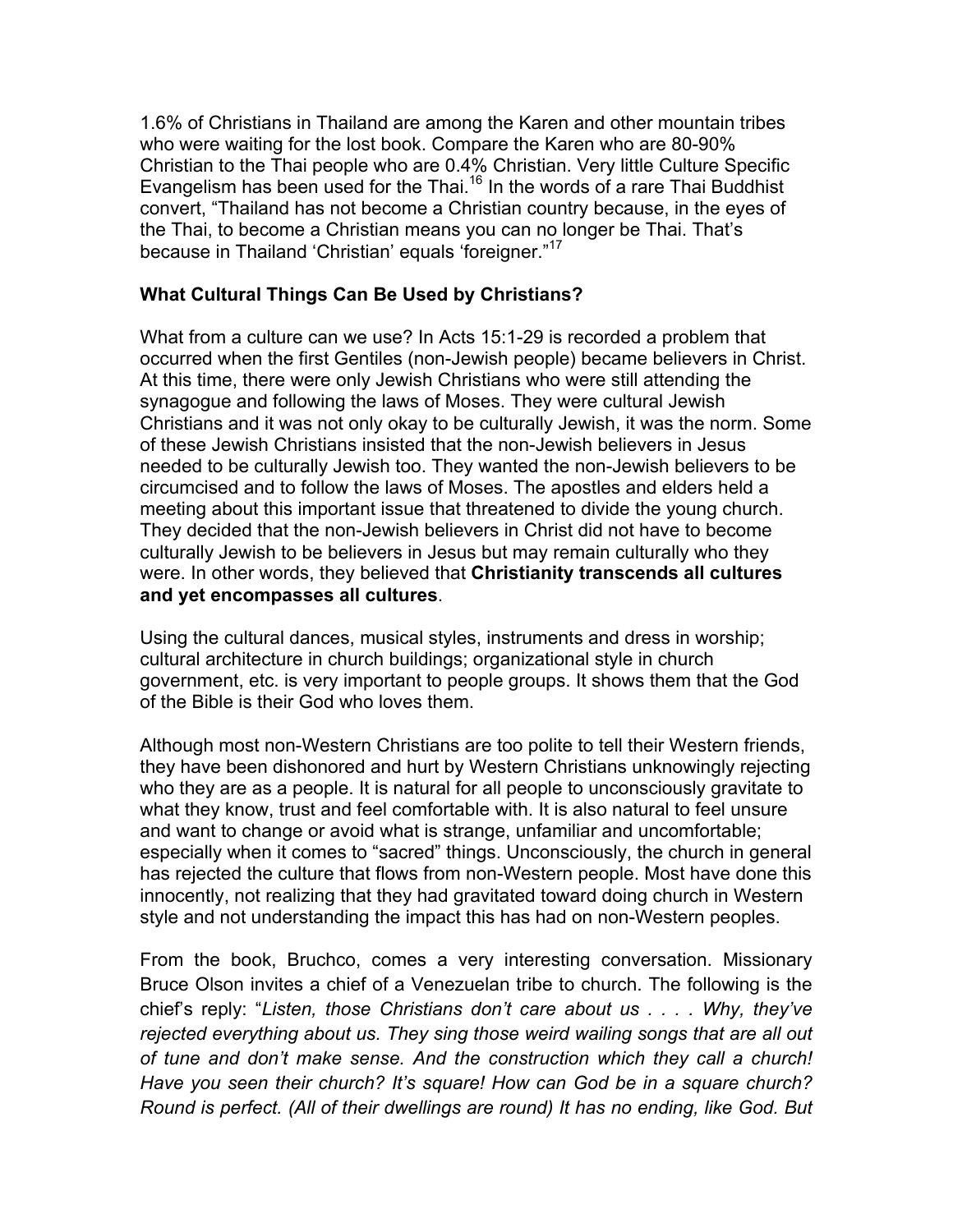*the Christians, their God has points all over, bristling at us. And how those Christians dress! Such foolish clothes* . . . ."<sup>18</sup>

Paul is the one who said, "*And unto the Jews I became as a Jew, that I might gain the Jews; to them that are under the law, as under the law, that I might gain them that are under the law; To them that are without law, as without law, (being not without law to God, but under the laws to Christ,) that I might gain them that are without law. To the weak became I as weak, that I might gain the weak: I am made all things to all men, that I might by all means save some*." (1 Corinthians 9:20-22 EB) Paul also said, "*Even as I please all men in all things, not seeking mine own profit, but the profit of many that they may be saved. Be ye followers of me, even as I also am of Christ*." (1 Corinthians 10:27-11:1 EB)

# **Conclusion**

If the Bible is true, then God placed every people where they should be so they would seek him, search for him and perhaps find him. He was also close to all people in every place on earth, since the beginning of time, so close that all people lived, moved and had their being in him. Romans 1:20 confirms that a witness of God is clearly seen by all men. Therefore, there must be many things within a culture that developed out of this relationship of God reaching out to man and man reaching out to God. Finding these "signposts" that point to God and using them to help explain who God, the Holy Spirit and Jesus are in a way that Non-Western people can understand in their worldview is called Culture Based Evangelism.

The preceding is a very brief and general explanation of Culture Specific/Based Evangelism. If you would like more in depth information on this subject, or to have one of our ministers speak at your church, conference or school, please go to the "contact us" section on our website at: www.alohakeakua.org

Copyright © October 2005 by Aloha Ke Akua Ministries

All Rights Reserved. No part of this article may be reproduced in any form without the written consent of Aloha Ke Akua Ministries. For permission, go to the "contact us" section on our website at: www.alohakeakua.org

 $\overline{a}$ <sup>1</sup> Johnstone, P., et al., *Operation World*, Paternoster Lifestyle, 2001, p. 310

<sup>&</sup>lt;sup>2</sup> Interview with Kaui Tai, missionary in Thailand

<sup>3</sup> Petchsongkram, W., Hudgins, F. trans., *Talk in the Shade of the Bo Tree*, 1975, pp. 17-18

<sup>4</sup> Petchsongkram, W., Hudgins, F. trans., *Talk in the Shade of the Bo Tree*, 1975, p. 15

<sup>5</sup> ibid., p. 16

<sup>6</sup> *Encyclopedia Britannica CD*

 $7$  ibid.

 $8$  ibid.

<sup>9</sup> Schmidt, W., *The Origin and Growth of Religion*, Cooper Square Publishers, Inc., 1971).

<sup>10</sup> Richardson, D., *Eternity In Their Hearts*, Regal Books, 1981, pp. 62-72

 $11$  ibd. pp. 70-72